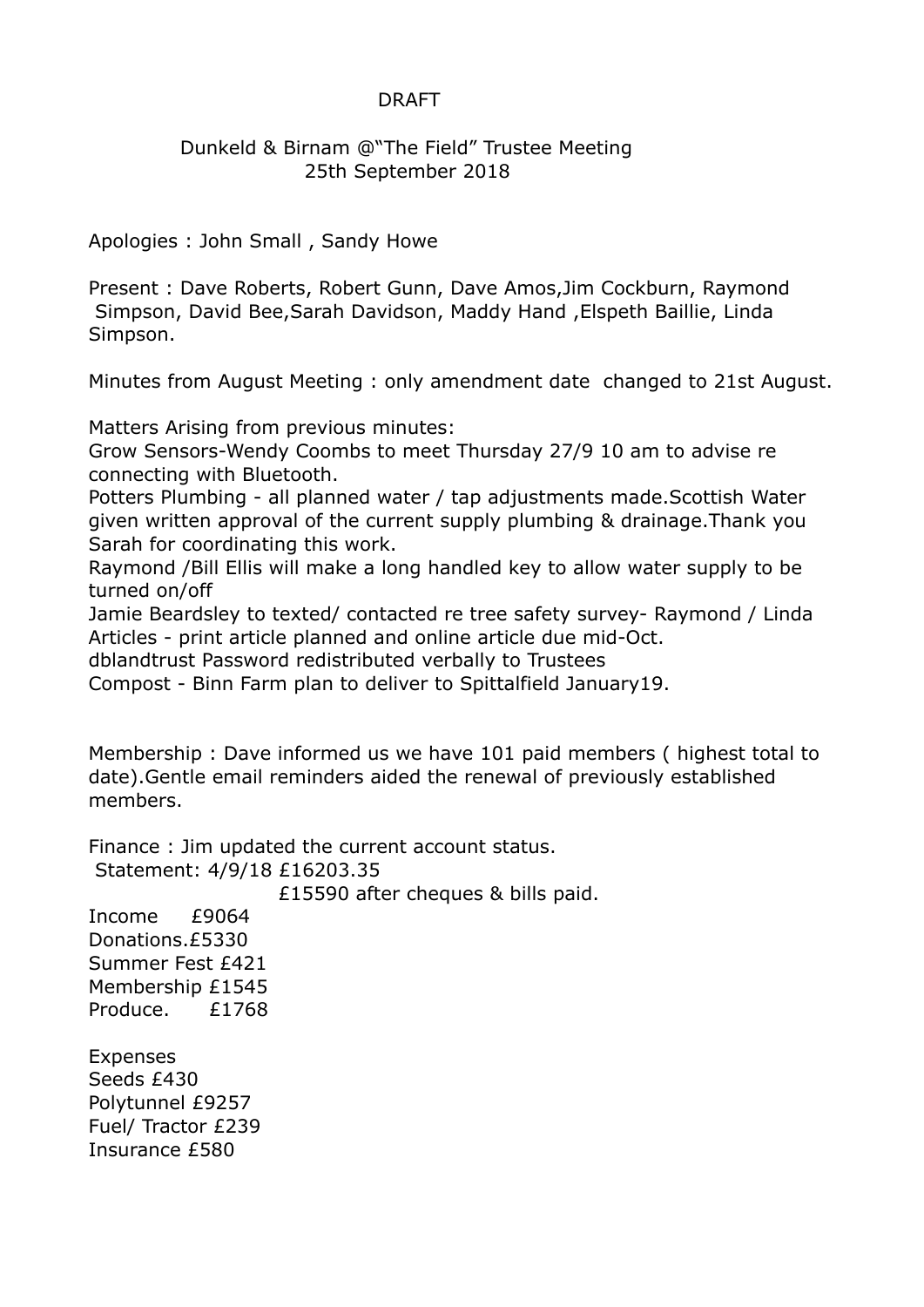Jim received a letter confirming the approval of the water installation modifications.

Administration:

Safeguarding - no current issues

Notifiable Events- none

Policy File- compilation in hand - Dave Roberts.

GROW Project : David Bee to meet Wendy McCoombs on Thursday 27/9 to try to connect and update sensors.

SPD Notice

Reflection Meeting - planned for 13/11.Planning group established-Dave R,David B & Robert G to have a separate meeting to plan the event.

Summer Fest - General positive feedback..families with children + this year. Positives...Cake stall...home baking...soup scones..fruit juice all from Field produce...new games carrot javelin was a big success.

Cookery demonstration..music and Scottish Water stall all had positive feedback.

Suggestions for 2019..

? Make layout more compact and cohesive...( some felt middle space too large)

Children to bring own miniature veg garden

Have a home baking stall for sales during the festival...not just cake competition.

OSCR Report- in hand

AGM & Harvest Supper -2/11/18 high demand after initial email 48hrs ago. Dietary requirements will need to be sought closer to the event- Dave R will send an email to attendees to seek updated information.

Peter Flood to give a narrative presentation based on the Sunday seasonal writing sessions.This will be at the end of the AGM prior to the supper.

Insurance Renewal- Insurance Broker to be contacted to ensure current quote is competitive and adequate for our needs ( public liability,theft,accidental damage etc)

Reflection Meeting- sub- group arranging to meet to plan.

Bridge Article- Raymond to complete by 12th Oct deadline- Publication 26/10

The Field :Quality and Quantity of produce excellent in 2018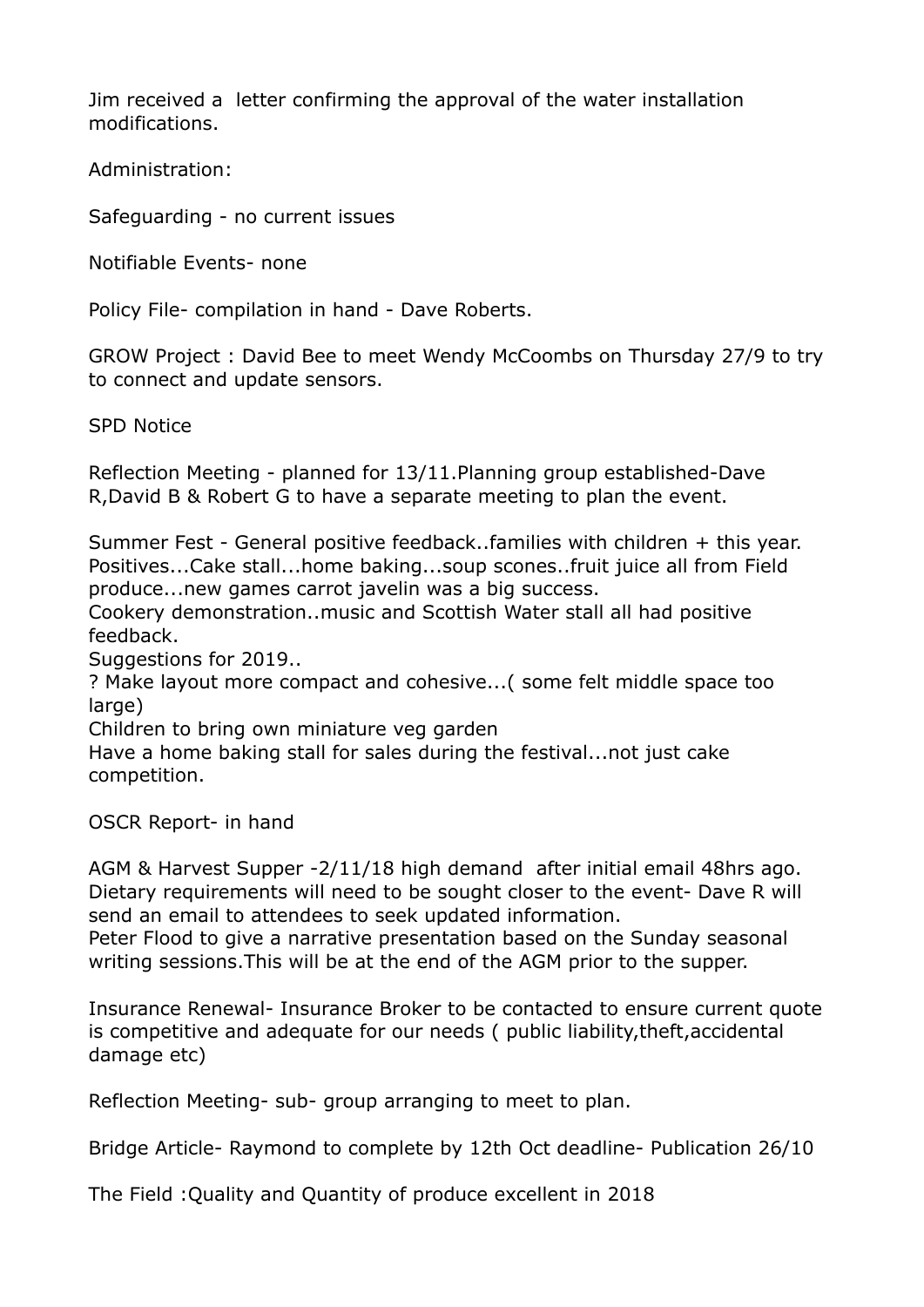Good volunteer engagement..especially on Thursdays and Saturdays ensuring heavy work done

The balance between storing and selling discussed...a fine balance.

Certain crops have high yield & high quality when freshly harvested but short shelf life so selling preferred strategy.

Storage capacity and skill needed for potatoes/ onions/ garlic.

Polystyrene boxes are available from Dunkeld Salmon as they are no loner needed by them.We will collect and try to store their supply before we harvest our potatoes.

Potatoes- harvest by end October.

No Dig pilot : ad hoc group to take this idea forward-

Sandy ,Robert,Raymond,Jim & David to meet to consider options and plan. Number of " no dig beds" and whether they will be included in the wider Field rotation or have a separate no dig rotation to be decided.

If 3 beds are taken as no dig the number of plots available for the general Field rotation will be reduced with an impact on the time intervals between sowing/ growing.

Tuesday evening- useful in growing season..well attended.Now stopped in autumn.

Tattie Lifting - Oct

Saturday & Tuesday markets - plan to sell for initial 2 weeks in Oct then STOP. Gate stall stocking will continue.

Skip Hire- discuss next meeting.

Trailer - Robert G has toebar so can take some material to recycling.

Toby: one more visit then stop for winter.

Winter Planning - green manure on bare ground

-level old Polytunnel floor around periphery for new staging.

-cardboard placement on future no dig beds ( weed

suppression)

Sudden death - sad death of environmentalist,wildlife supporter and sustainable living leader Simon Pepper. A bereavement note to be sent to his wife in Aberfeldy.-?Dave R or Raymond?

Kitchen Garden : Potential herb garden area development in 2019.

Selling / Harvesting- a larger gate stall to be considered- Dave R to put on Oct Agenda.